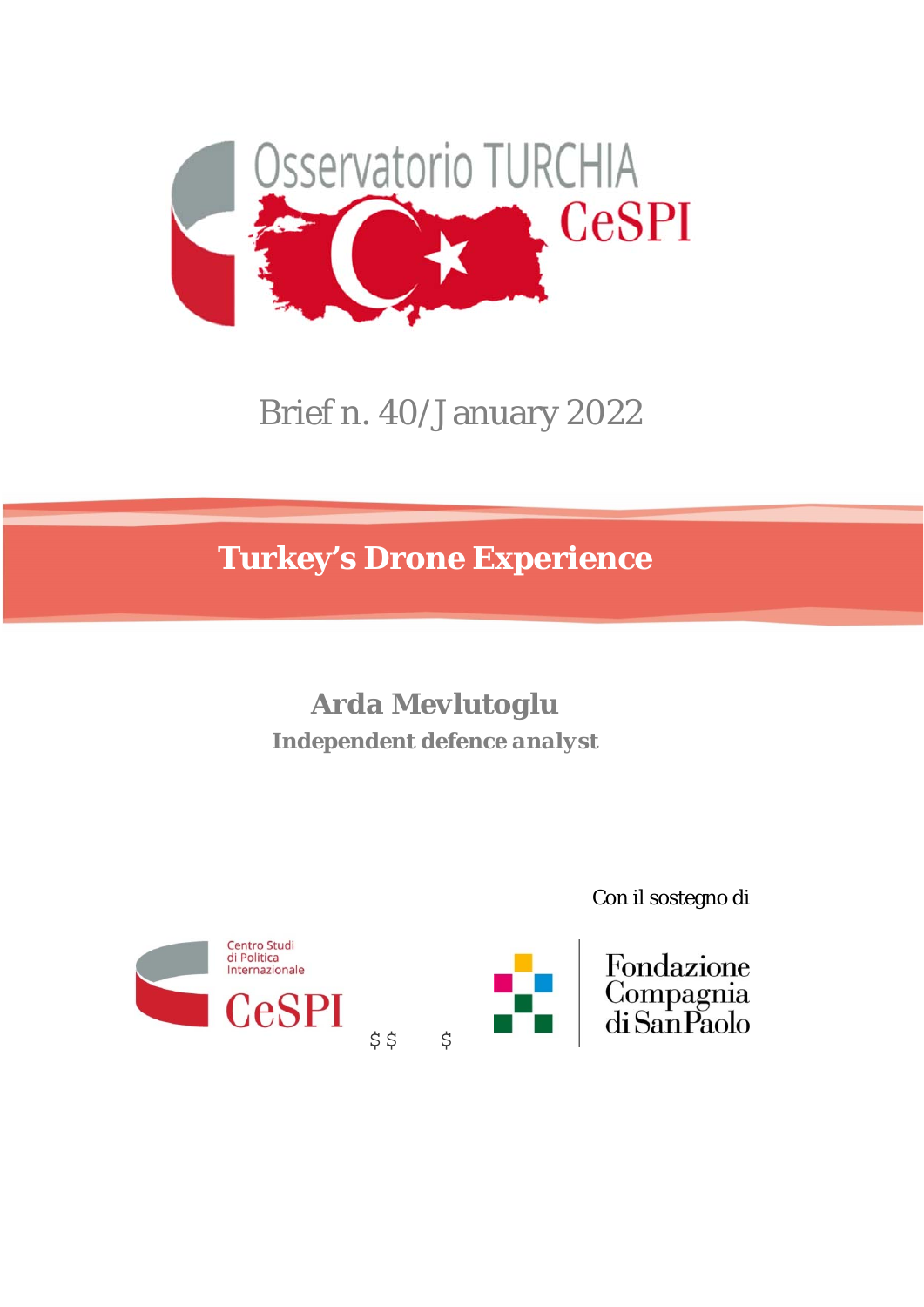### *Background*

Turkey's history with drones starts in late 1980's when TUSAS (Turk Ucak Sanayii; Turkish Aerospace Industries) developed an experimental drone, designated UAV X1. The drone was used as a test bed for gaining experience in design, development, manufacture, and remote control of such platforms. During early 1990's, Turkish Armed Forces (TAF) faced with a requirement to have time-critical intelligence and surveillance capability, because of the increasing terrorist activities in mountainous region in the Southeastern Turkey. As a result of an extensive technical evaluation phase, Turkey purchased GNAT and GNAT-750 drones from United States in mid-1990's. During the same period, Turkey received surplus CL-89 surveillance drones from Germany. GNAT, GNAT-750 and CL-89 platform formed the backbone of infrastructure and expertise for drone operations, maintenance, and training capability in Turkey.

Despite the fact that there had not been prior operational experience, Turkey quickly realized the significance and impact of drones in military operations. A strategic decision on developing a national industrial capability for design, development, manufacture and sustainment of drones was made in late 1990's. Subsequently, Turkey's Savunma Sanayii Mustesarligi (SSM; Undersecretariat for Defense Industries) started an off-the-shelf procurement project to meet urgent operational requirements, while simultaneously preparing for an indigenous development project.

The off-the-shelf procurement project resulted in with the selection of the Heron drone in 2006 from a consortium of Israeli firms, Israel Aerospace Industries (IAI) and Elbit. The consortium modified the Heron according to Turkey's operational and technical requirements, including integration of an electro-optical system developed by ASELSAN. The modification process took longer than planned and to fulfill the capability gap until delivery, Turkey leased several drones from Israel, which did not perform as advertised. Around the same time, Turkey requested sale of Predator armed drones from United States in early 2009 for use in counter terrorism operations. The deal did not proceed, reportedly due to Washington's reluctancy to share this capability with Turkey. These bitter experiences reinforced the determination of Turkish decision makers as well as general public opinion regarding the importance of achieving self-sufficiency in drone technology.

# *Platforms*

Starting from early 2000's, many different companies designed and manufactured drones in Turkey. Today, the two most prominent platforms of Turkey's drone force are Anka and Bayraktar TB2.

The Anka is developed by TUSAS and made its first flight in 2010. Anka has several different variants depending on payload. It can fly for around 24 hours at an altitude of 30,000ft with a maximum payload capacity of 250kg. The main variant of Anka is the Anka S, which is equipped with satellite communications (SATCOM) system. SATCOM enables Anka S to exchange data with the ground control station over long ranges. This capability also offers a certain degree of protection against enemy electronic attack attempts to disrupt or severe communications between the ground station and the drone.

Baykar Savunma developed the Bayraktar TB2 under a project by SSM to meet the provide the Turkish Land Forces a tactical drone capability. was commissioned by the SSM in 2007 as a part of a project to meet the tactical UAV needs of the Turkish Ground Forces. The Bayraktar TB2 made its first flight in 2014. It has a maximum endurance of 27 hours and a service ceiling of 27,000 feet. The TB2 has a fully automatic flight control with triple redundant autopilot system.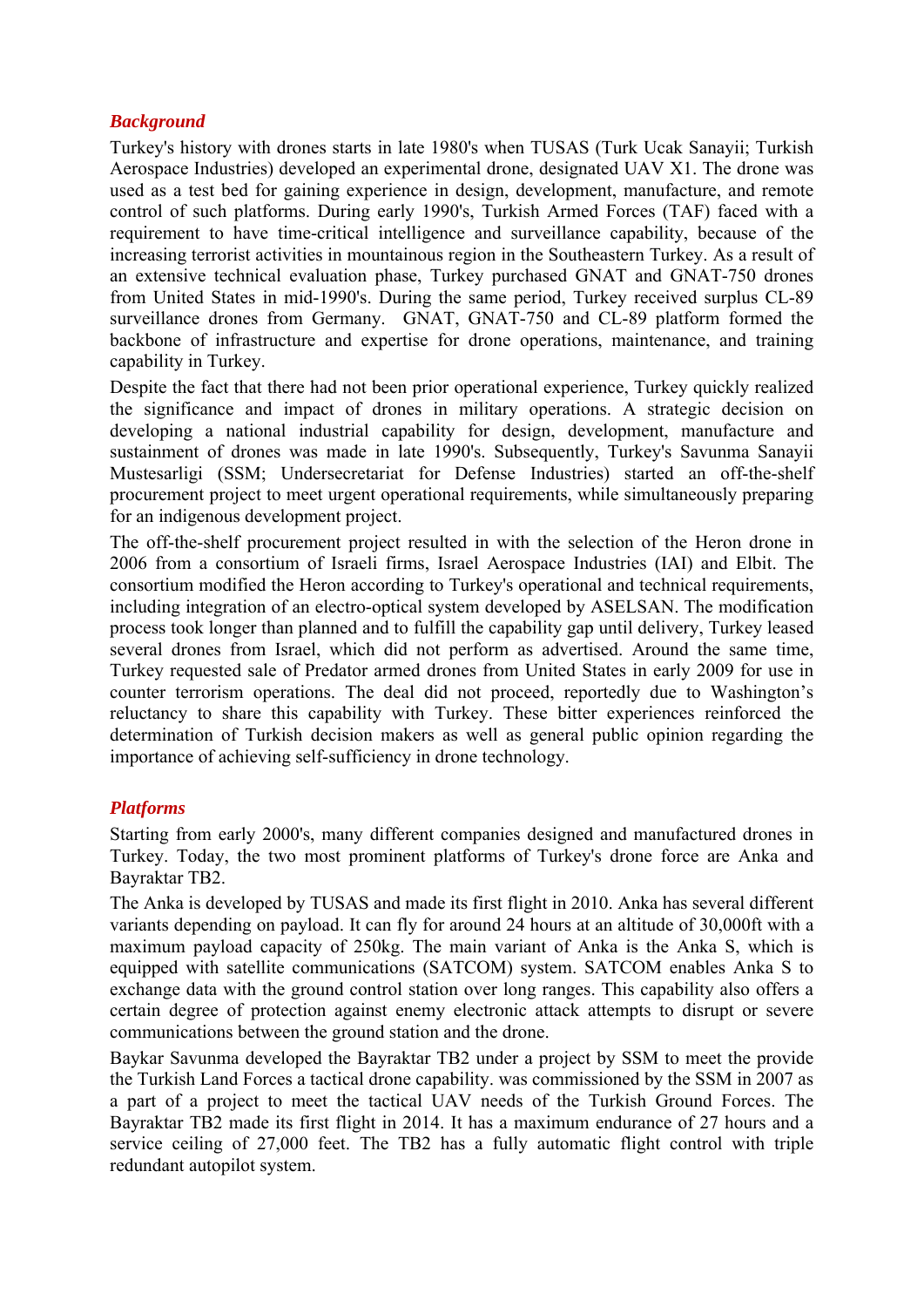Both drones are capable of carrying laser guided precision guided bombs MAM-L and MAM-C, developed by ROKETSAN as well as Bozok by TUBITAK SAGE. Anka S and Bayraktar TB2 acted as the tip of the spear during Turkey's cross border operations in Iraq and Syria, the most notable example being Operation Spring Shield in March 2020.

Both TUSAS and Baykar are working on more advanced drones, which have started to enter service in 2021. The Aksungur, developed by TUSAS is a medium altitude long endurance (MALE) class drone. Aksungur is capable of performing intelligence, surveillance, reconnaissance, and strike missions. It can be equipped with various electro-optical and electronic warfare payloads as well as precision guided munitions. Aksungur is powered by two PD-170 turbodiesel engines, which are developed and manufactured by TEI (TUSAS Engine Industries).

The first prototype of Aksungur made its maiden flight in March 2019. The drone performed live fire tests with indigenous guided weapon systems, including Teber precision guided bombs, developed by ROKETSAN. The Aksungur entered service with the Turkish Navy (TuN) in October 2021. Under TuN service Aksungur will be used for maritime surveillance and anti-submarine warfare (ASW) missions.

Baykar Savunma's Akinci is a twin turboprop engine drone designed to fulfill high profile strike and strategic reconnaissance and surveillance missions. Akinci has been envisaged as a strategic platform which is able to perform multiple tasks with various payloads. The Akinci is equipped with dual artificial intelligence avionics to support signal processing, sensor fusion and situational awareness in real time. The drone has a payload carrying capacity of around 1,500kg.

Among the mission systems Akinci will carry are dual satellite communication systems (SATCOM), electro-optical camera, collision avoidance radar, and synthetic aperture radar. The drone will be able to operate at altitudes up to 40,000ft and have an endurance of more than 24 hours. Triple redundant flight control system will be supported by fully autonomous take-off, flight and landing system which incorporates GPS-independent navigation and positioning system. One of the distinctive features of Akinci is its capability to carry and fire the SOM air launched cruise missile, produced by ROKETSAN. The Akinci started entering service with the Turkish Armed Forces in August 2021.

# *The impact of drones*

The establishment of a local drone industry and the use of indigenously developed armed drones have created three major impacts.

The first impact is in the military domain. Turkey started using armed drones in late 2015 and they have so far proved to be extremely effective in conducting counter terrorism operations. Armed drones offer the capability to dramatically shorten the "sensor-to-shooter" cycle through the capability of hitting time-critical targets and collecting time-sensitive actionable intelligence. Furthermore, Turkey managed to enhance this capability with the integrated use of electronic warfare and artillery firepower, which produced the outcome in conflicts in Syria, Libya, and in Nagorno Karabakh.

Armed drones in the world are generally used in three main roles: Conducting precision strike with guided munitions, providing target information to other strike units (artillery and air force), and lastly collecting intelligence. The main differentiating factor of Turkey's deployment of armed drones is achieving a balance between quality and quantity: Turkish drones, especially the Bayraktar TB2 are being manufactured and deployed in large numbers and can easily be replaced in the event of a malfunction, shoot down or crash. Furthermore, and more importantly, Turkey deploys drones in coordination with electronic warfare and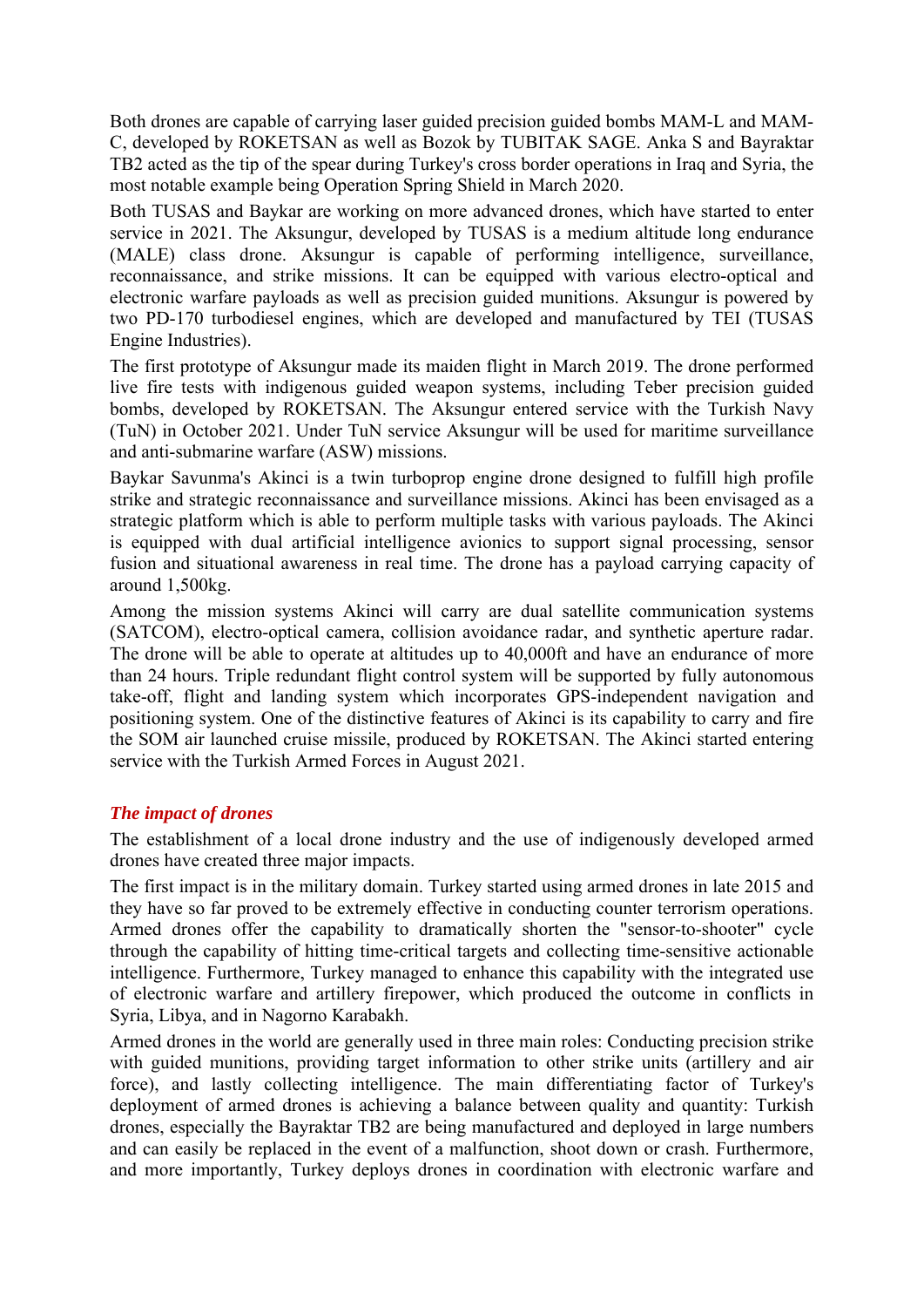other units such as artillery and air force, which enables rapid concentration of effective firepower. The Operation Spring Shield is a stark example to the outcome of this capacity: Many armed drones in coordination with artillery and air force elements wreaked havoc on Syrian regime forces in Idlib.

An indirect impact of the operational capability provided by armed drones is the resultant strategic or political outcome. As seen in the Libya conflict and more recently in Nagorno Karabakh War, armed drones might enable a quick and decisive military result while inflicting serious damage to the enemy. The destructive capacity is multiplied by the psychological warfare element incorporated through distribution of camera footage of destroyed enemy materiel and personnel. These factors contribute to achieving leverage in political domain in terms of negotiating power, exerting pressure, or imposing political military conditions.

The second impact is seen in industrial and military relations with the recipient countries. In theaters such as Syria, Libya, Eastern Mediterranean, Ukraine and lastly Nagorno Karabakh, armed drones have become the symbol of Turkey's assertive and ambitious foreign policy with an increasing flavor of military equipment and strategy. Both export and deployment of Turkey's indigenous drones reinforced Turkey's military-industrial footprint with these countries, while also assisting in leveraging Turkey's foreign policy actions.

As a direct result of their performance in various conflicts, Turkish drones have attracted interest of many countries. Turkey has so far exported Bayraktar TB2 to Qatar, Ukraine, Azerbaijan, Libya, Morocco, Poland, Kyrgyzstan, and Turkmenistan while TUSAS sold the Anka to Tunisia. Selçuk Bayraktar, the chief technology officer of Baykar Savunma has recently stated that the company is in talks with ten countries for the export of Bayraktar TB2. As a result of these sales, Turkey has become a major drone exporter, competing with China in several markets.

An armed drone such as TB2 or Anka can be considered as a "system of systems". The air vehicle is controlled by a ground control station incorporating several communication and data handling systems and supported by ground support equipment. Operation, sustainment, training, and modification of the overall system requires skilled, well-trained personnel. The drone is equipped with state-of-the-art imaging, targeting and communications equipment, all of which require skill and expertise to operate and maintain. Therefore, the export of an armed drone inevitably establishes a long term military - industrial relationship between the producer and the recipient country for the training, support, and sustainment of the system. In this way, drone exports, as well as export of other sophisticated platforms such helicopters and warships contribute to Turkey's foreign policy goals. Furthermore, as seen in the Ukraine case, transfer of technology, establishment of local maintenance and manufacture facilities, and licensed production of the drones help increase Turkey's military - industrial footprint in the region.

Third, Turkey's drones have created significant political impact in regional politics as well as multilateral relations. The most obvious and most recent example to this is the Ukrainian case, where the use of Bayraktar TB2 armed drones in Donbas have been a nuisance for Russia. Russian President Vladimir Putin criticized Ukraine for deploying Turkish-made drones in its conflict with pro-Moscow separatists during a call with Turkey's President Recep Tayyip Erdogan in December 2021. In his message to President, Putin said Kiev was aiming to disrupt peace agreements in eastern Ukraine, with "provocative" military action, "including the use of Bayraktar unmanned aerial vehicles," which are produced by Turkey. Russia's explicit express of discomfort is especially noteworthy, given the increased Turkish – Russian military relations in the past few years.